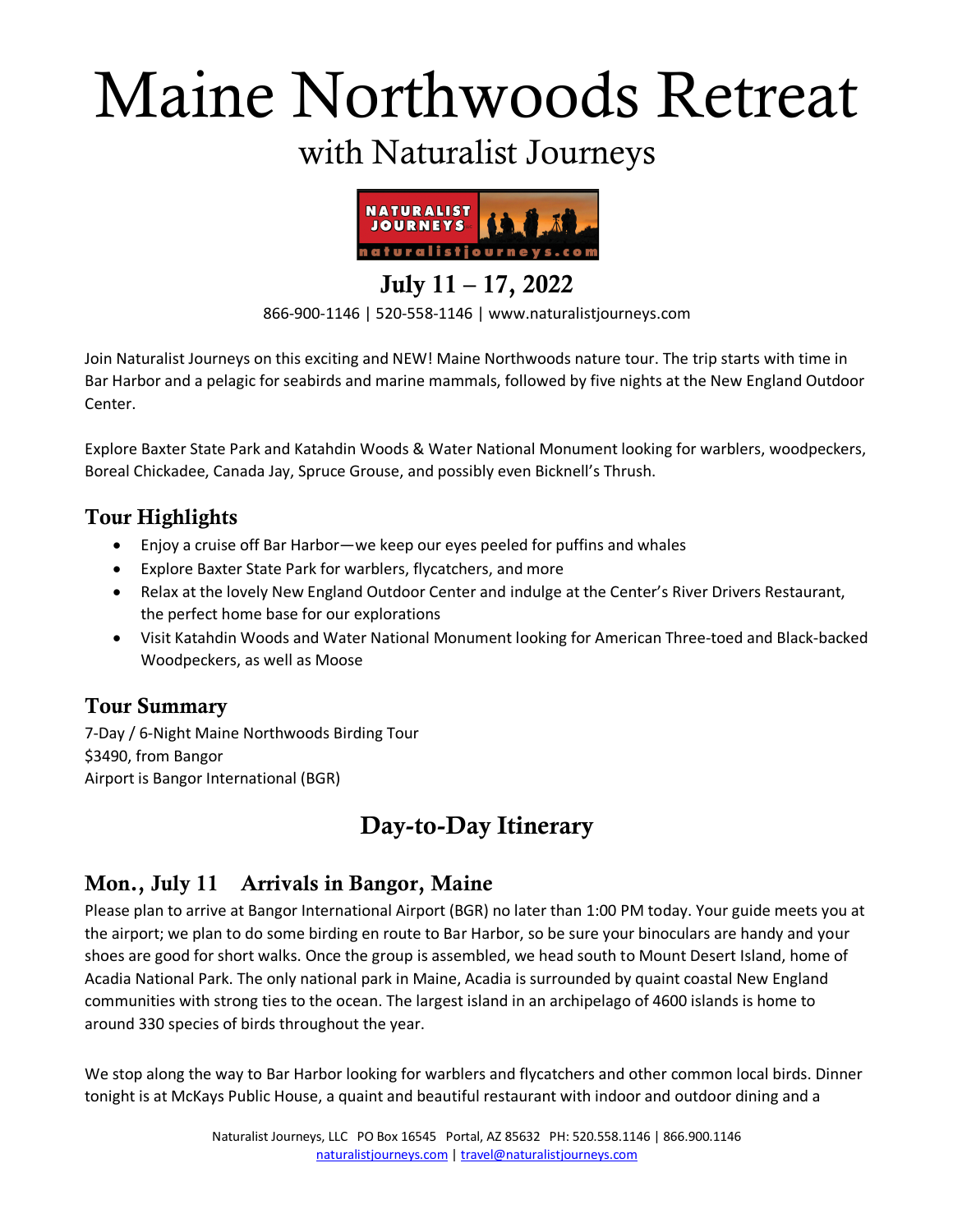delicious, locally sourced menu. *Accommodations at the Bar Harbor Inn (B,L,D)*

#### Tues., July 12 Gulf of Maine & Outer Islands Pelagic | Birding en Route to the New England Outdoor Center

Today we board the *Friendship V*, a double hulled catamaran built to smoothly maneuver through the Gulf of Maine waters. We travel 20 to 30 miles offshore in search of Arctic and Common Tern, Atlantic Puffin, Razorbill, and Common Murre rounding out the list of alcids that nest along the rocky shores of Maine's small islands. We hope to encounter Humpback, Finback, and Minke Whales, and possibly encounter White-sided Dolphin, too.

Foraging among the whales, it's possible to find swarms of Wilson's and a few Leaches Storm-Petrels, Northern Gannet, Greater and Sooty Shearwaters, Parasitic and Pomarine Jaegers, and other members of the ocean dwelling tubenose species.

Then, we are off to Maine's Northwoods; we try to include a stop at the Bangor Forest and Orono Bog if time permits, an hour and a half northwest of Bar Harbor. This three-mile walk meanders through forested wetlands that surround the bog to the peat bog and a one-mile boardwalk, offer opportunities for some northern specialty birds like Lincoln's Sparrow, Palm Warbler, Northern Harrier, and a host of breeding birds known to frequent the bog ecosystem and the edge habitat. Bogs form "boreal islands" with a high percentage of species of northern affinities and are regarded as relicts of former conditions associated with the Wisconsian glaciation. This prepare us for our Northwoods birding adventure where this habitat is plentiful. There is the possibility of Black Bear, White-tailed Deer, and Moose when we leave the coast and while driving into the northern forest. Our destination is the recreational lakeside retreat called the New England Outdoor Center (NEOC), which has award winning views of Mount Kadahdin, Maine's highest mountain at 5,269 feet. Named Katahdin by the Penobscot Indian Nation, it means "The Greatest Mountain," and features many northern specialty birds. The on-site River Drivers Restaurant is delicious, and hosts the remainder of our dinners. *Accommodations at the New England Outdoor Center (B,L,D)*

#### Wed., July 13 Baxter State Park

We enjoy a Maine breakfast at NEOC and gather our bag lunches for the day's exploration. This morning we visit Baxter State Park, where we search for Black-backed Woodpecker, Boreal Chickadee, Bay-breasted Warbler, Canada Jay, and Spruce Grouse as we drive the famous loop road through the park. If the group wants a longer hike, we can make an attempt for Bicknell's Thrush. Taking the Hunt Trail there is a possibility for Bay-breasted Warbler, and Yellow-bellied Flycatcher as we climb to around 2800 feet where we should encounter the endangered Bicknell's Thrush. This is optional.

Baxter State Park was established in 1931 by 28 donations of land, in trust, from park donor Governor Percival P. Baxter between 1931 and 1962, eventually creating a park of over 200,000 acres (809 km2).

We spend the day hitting hotspots and making small walks to a variety of habitats while looking for some of Maine's toughest and unique boreal species, including American Three-toed and Black-backed Woodpeckers. Spruce Grouse and Boreal Chickadee also haunt this locale, and we should witness Fox and Lincoln's Sparrows singing on their territories. While we're in Baxter, we have a great chance to witness some of the tougher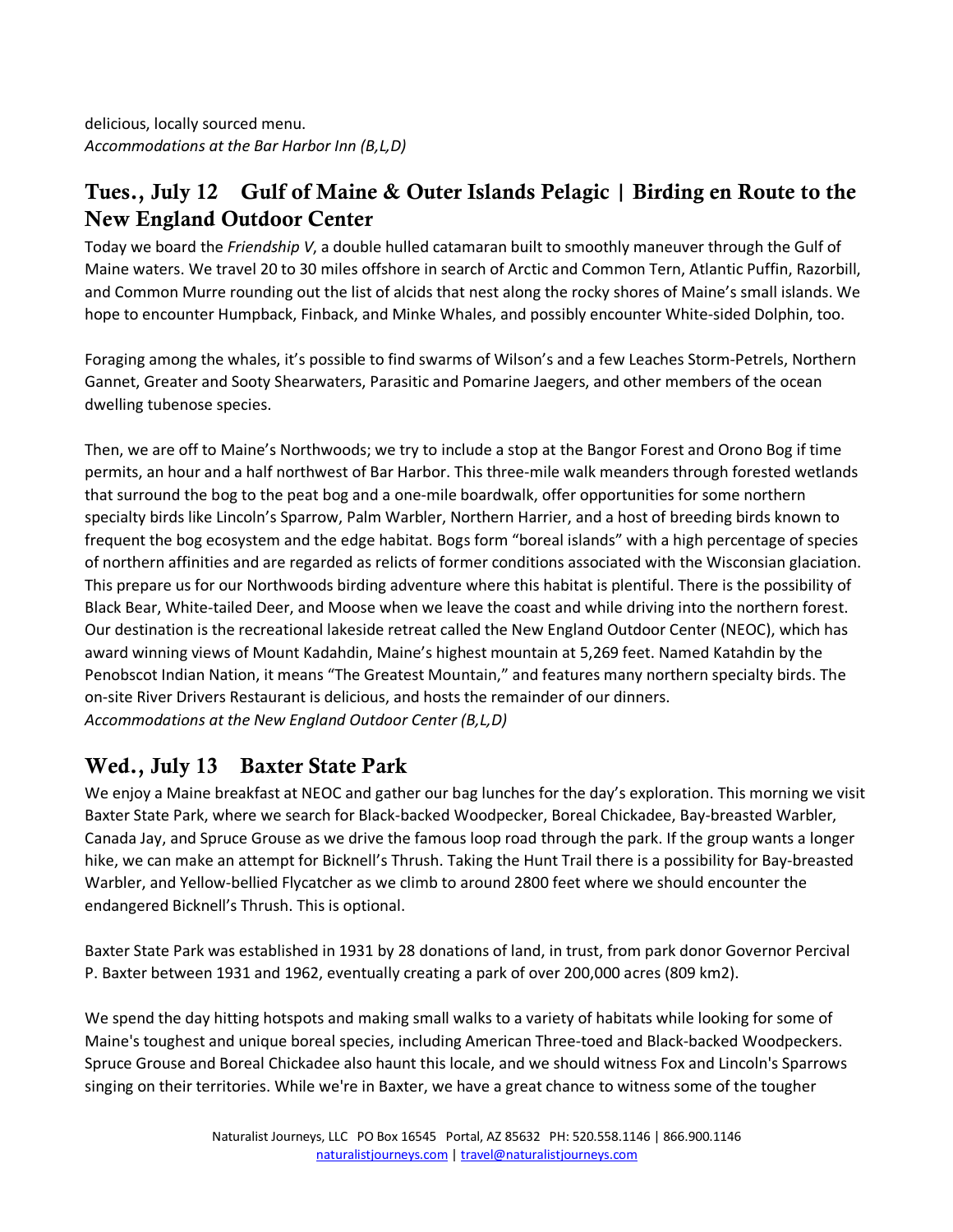warblers, such as Blackpoll, Bay-breasted, Tennessee and Mourning, and northern forest flycatchers such as Alder, Least, Yellow-bellied, and Olive-sided.

Then it's back to the New England Outdoor Center, looking for Moose along the way before some down time ahead of dinner.

*Accommodations at the New England Outdoor Center (B,L,D)*

#### Thurs., July 14 Katahdin Woods & Water National Monument

We get an early start this morning with a hearty Maine breakfast before heading out to 87,563 acres of mountains and forestland in northern Penobscot County, Maine, including a section of the East Branch Penobscot River. The monument is located on the eastern border of Maine's Baxter State Park.

The views from KWWNM of Mt. Katahdin are spectacular. Nearby, the West Branch of the Penobscot River flows south out of the North Maine Woods.

Katahdin Woods and Water National Monument is our newest federal park in Maine, which came together from a donation during the Obama administration. We continue to search for American Three-toed and Black-backed Woodpeckers, Spruce Grouse, and Boreal Chickadee. This is a great location for warblers and flycatchers, too, as well as Moose.

*Accommodations at the New England Outdoor Center (B,L,D)*

#### Fri., July 15 Birding at the NEOC & The Golden Road

We spend our day looking for Moose and boreal specialty birds, rising with the sun and heading up the west side of Baxter State Park, enjoying the abundance of warblers, thrushes, flycatchers, and finches that breed in the northern Maine forest. White-winged and Red Crossbills are a key species we look for while also visiting known hotspots for Black-backed Woodpecker. This is also be a chance to search for any key species missed during previous outings.

The Golden Road is privately owned and mostly unpaved, extending from Millinocket west over 100 miles to the Quebec border. It was established in the 1970s as a transportation conduit for raw wood to feed the hungry Great Northern Paper Company mills in Millinocket and East Millinocket. We travel parts of this road seeking boreal species in the woods and around many lakes and rivers of northern Maine. From Millinocket The Road skirts the southern boundary of Baxter State Park, then crosses Abol Bridge and travels along the south bank of the West Branch of the Penobscot River.

It's back to the lodge again for dinner and relaxation this evening. *Accommodations at the New England Outdoor Center (B,L,D)*

#### Sat., July 16 Relaxation | Birding NEOC & Surrounds

This is a guide choice day. We might return to Baxter or simply bird in areas around the lodge and local parks. *Accommodations at the New England Outdoor Center (B,L,D)*

#### Sun., July 17 Departures from Bangor